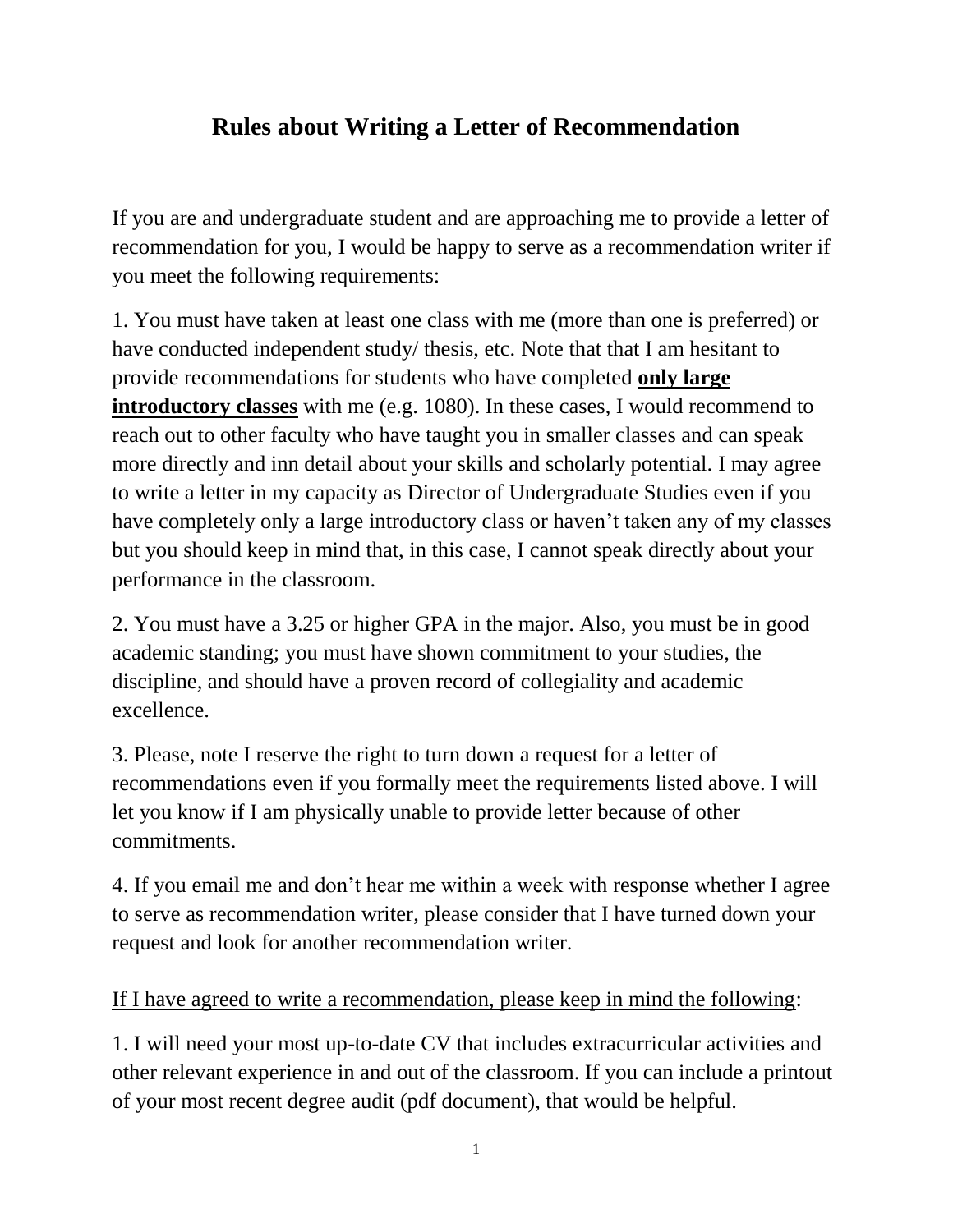Alternatively, you can email me your UCID or M number and I will pull the audit for you.

2. Email me description of the position, fellowship, or academic program, etc. for which you need the recommendation so I can customize my letter to address their expectations and requirements. If applying to Law School, please use the Law School Admission Council (LSAC) online application. Below is my LSAC account identifying information:

## My Account

| (Edit My Account)                                                     |
|-----------------------------------------------------------------------|
| <b>Identifying Information</b>                                        |
| Prefix<br>Dr.                                                         |
| First (given) name<br>Ivan                                            |
| Middle name/initial<br><b>Diney</b>                                   |
| Last (family) name<br><b>Ivanov</b>                                   |
| Suffix                                                                |
| <b>Professional title</b><br><b>Director of Undergraduate Studies</b> |
| Organization<br>University of Cincinnati                              |
| E-mail address (Edit)<br>IVAN.IVANOV@UC.EDU                           |

3. Email me current draft of your application letter, essay or statement. Law School applicants should include latest draft of their essay/ personal statement. The personal statement is a very important component of your application and should outline why you are pursuing this position (fellowship, academic program, etc.); it also must include an explanation why and how you plan to make a difference and/ or impact positively various communities and societies (e.g. the US and world society). If you have questions or concerns about these, please check the undergraduate handbook and/ or meet with me for further details.

4. Please, plan ahead and give me at least TWO weeks (14 calendar days) between the date when you send me these documents and the due date for the letter of recommendation.